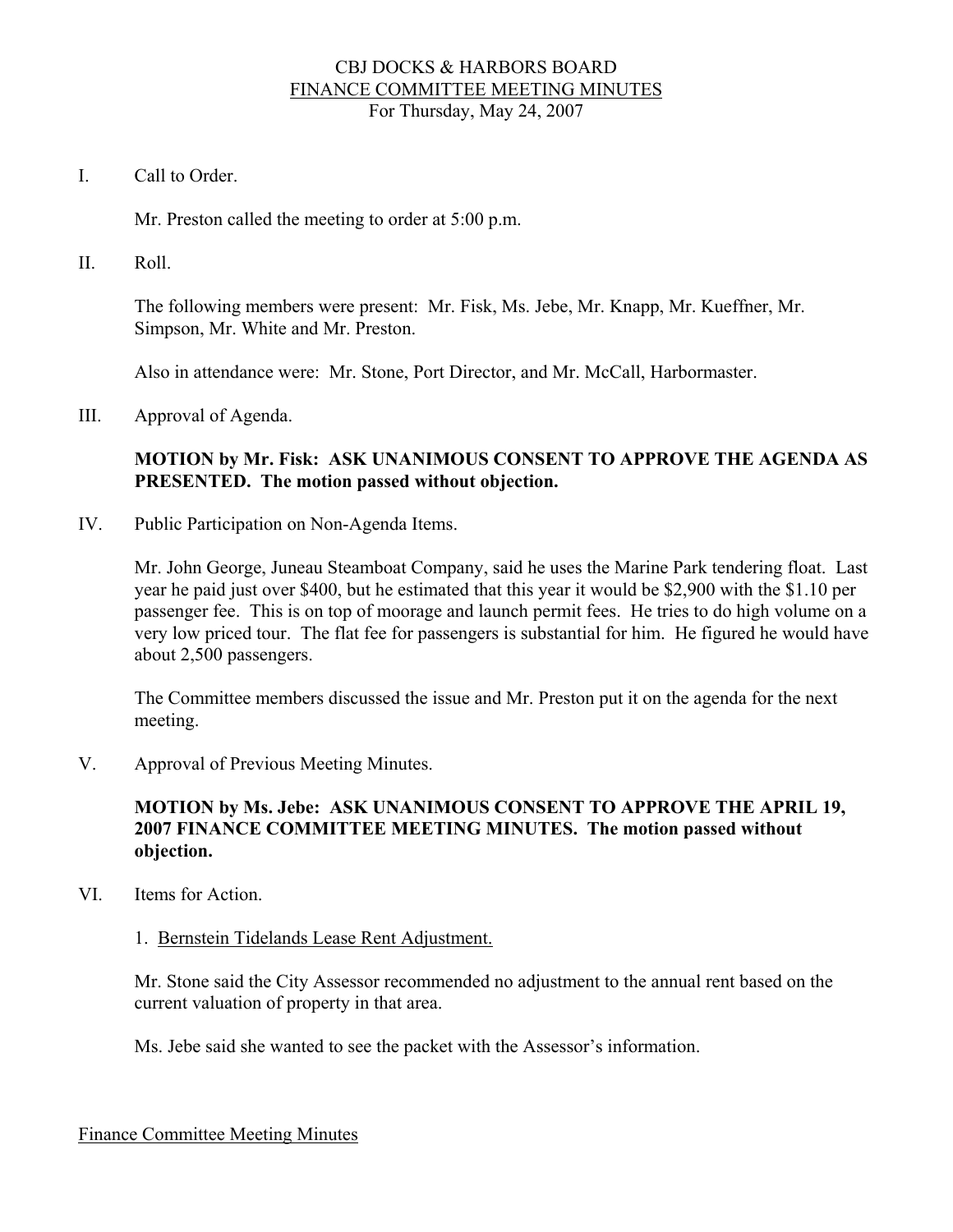### VI. Items for Action (continued).

# **MOTION by Mr. Fisk: TO RECOMMEND THAT THE BOARD KEEP THE ANNUAL LEASE RENT THE SAME AS RECOMMENDED BY THE CBJ ASSESSOR.** Mr. Knapp seconded the motion.

### **The motion passed 6 to 1 with Ms. Jebe voting against the motion.**

### 2. Downtown Cruise Ship Dock Financing Plan.

Mr. Stone went through the draft of the proposed financing plan for the downtown dock reconstruction. After the cruise ships leave for the season, a geotechnical investigation and site surveys will be done. From these, we can develop a good cost estimate to bring back to the Board and Assembly. Then we do bid documents and ask the Assembly to appropriate marine passenger fees and/or port development fees to complete the financing. The estimated cost of construction is \$36.2 million, which will be financed with the sale of revenue bonds with a 25-year term. He recommended a tonnage fee of \$0.235 per ton to make the annual debt service payment and reducing the current maintenance tonnage fee from \$0.055 to \$0.015. The new fee of \$0.25 would need to be established by the Board. This fee will combine the debt service and port maintenance revenue requirements into a single fee. He recommended the estimated \$1,000,000 for construction administration costs come from marine passenger and port development fees. The port development fee is scheduled to sunset after this season, but he recommended continuing it for the surplus revenue requirement.

Mr. Stone said he received a letter from Reed Stoops. He had a major concern with a proposed port dues charge on private docks to provide the surplus revenue requirement for financing the new docks. The private docks would be subsidizing the construction of the public docks. He also had a concern with shifting \$3.5 million of the project costs to general marine passenger fees. Consideration should be given to using a share of the remaining passenger fees for seawalks, rest rooms, or other facilities, which are more proximate to the private docks.

Mr. Kirby Day, Princess Tours, said the port development fee was to reconstruct Marine Park. It sunsets March 2008. You are asking a private dock owner to pay on something they will not use. It is not right and fair to have to pay for something you are not using.

Mr. Chip Thoma said there are bills in the Legislature that encourage cities to collect the \$5.00 fee. Juneau could get full funding for the new dock if they opt out of this and into the new State fund. Juneau would have to come in as an equal partner. Right now Juneau is the only city with a plan. The first five ports of call would get the \$5.00 each. There would be an appropriation process for the capital fund.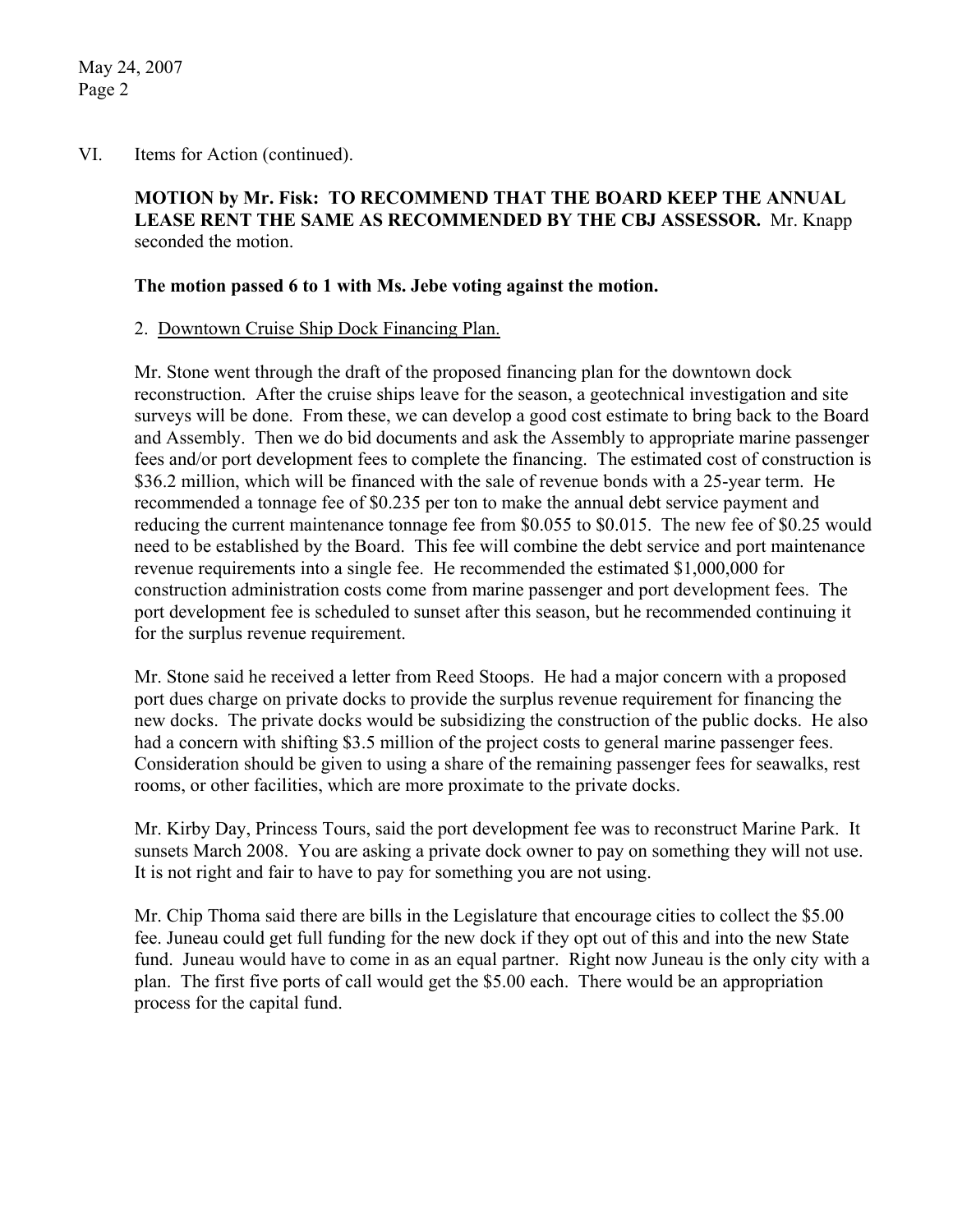#### VI. Items for Action (continued).

The Committee members discussed the financing. It was suggested to also go on a parallel track. We should do a contingency plan that takes into consideration the State plan as a possible source of funds

### **MOTION by Mr. Knapp: ASK UNANIMOUS CONSENT TO RECOMMEND STAFF BRING THIS BEFORE THE BOARD FOR CONSIDERATION WITH SOME ANALYSIS OF AN ADJUSTMENT TO THE NET TONNAGE DUES TO OFFSET THE \$1.00 PER HEAD PORT DEVELOPMENT FEE. The motion passed without objection.**

#### 3. Summer Moorage Promotion.

Mr. Stone said we have a lot of small boat stalls vacant. With the new rates going into effect, it makes it the least expensive it has ever been to keep a boat in these stalls in many years. He recommends waiving the in and out launch ramp daily fee if a patron buys 3 months of moorage this summer. Mr. Simpson said we should advertise that you could get a stall for 3 months and promote the cost.

# **MOTION by Mr. Kueffner: ASK UNANIMOUS CONSENT TO RECOMMEND THAT THE BOARD AUTHORIZE THE PORT DIRECTOR TO WAVE THE DAILY LAUNCH RAMP FEES FOR VESSELS BUYING SUMMER MOORAGE UNDER THE NEW SUMMER MOORAGE PROMOTION PROGRAM. The motion passed without objection.**

VII. Items for Information/Discussion.

#### 1. Cruise Ship Distribution in Downtown Juneau.

Mr. Stone provided an analysis of this year's schedule at all docks. He will add last year's information for comparison when he brings it before the Board.

VIII. Staff & Member Reports.

Mr. Stone said there is a "Tell it to the Docks & Harbor Board" regarding the boat launch fee increase in the packet. There is also a letter regarding paid parking at Statter Harbor.

Mr. Simpson said there is a notification of an impending sale of a boathouse. Mr. Preston said a letter will be sent thanking him for notifying us and we anticipate hearing from him when he has a bonafide offer.